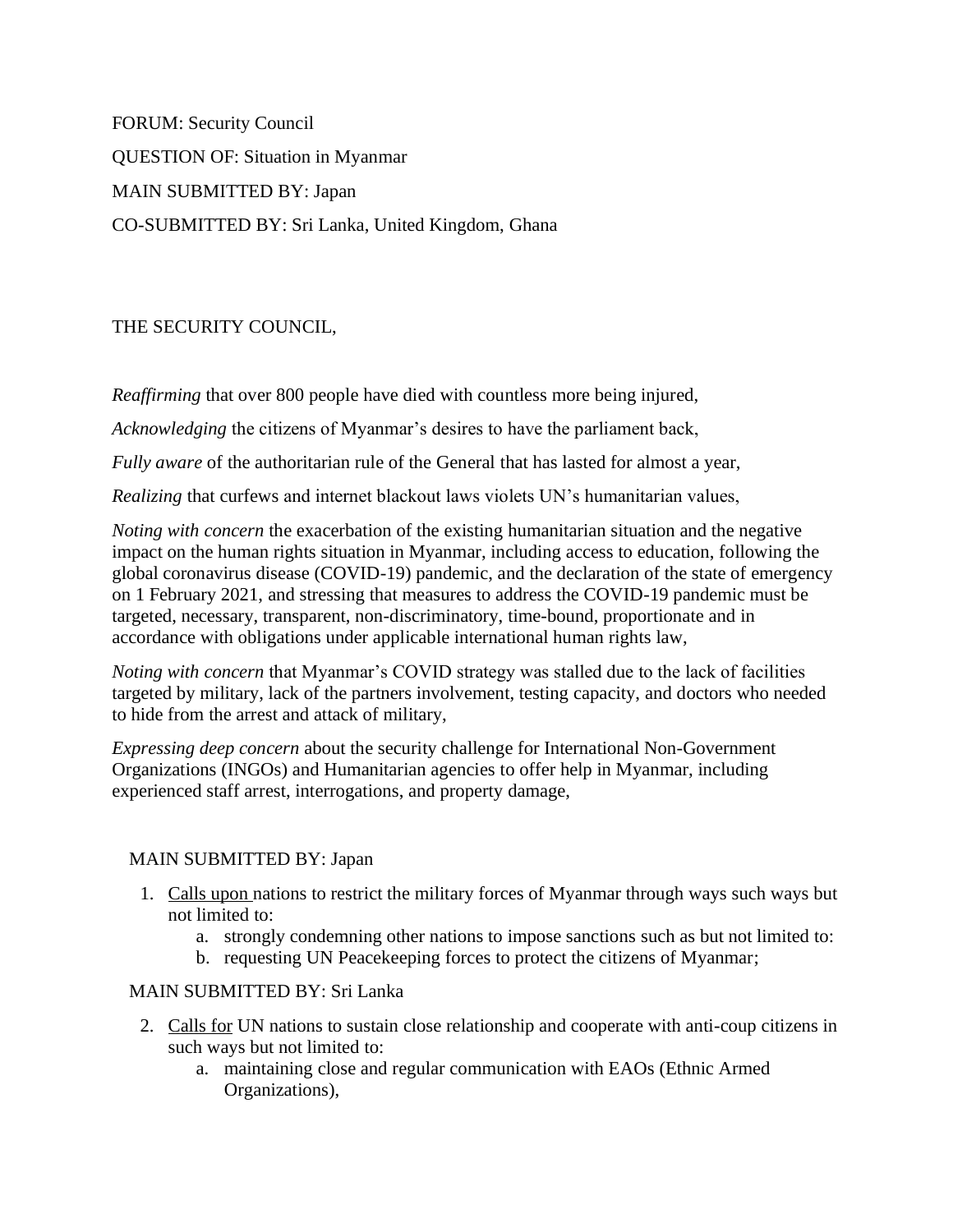b. providing army forces in need of protecting the anti-coup citizens;

### MAIN SUBMITTED BY: Japan

- 3. Designates the Ministry of Education of Myanmar to globalize their education in such ways but not limited to:
	- a. establishment of international schools to introduce information that may be restricted in Myanmar,
	- b. allow online learning to have easy access to global information;

### MAIN SUBMITTED BY: Japan

- 4. Condemns UN countries to pressure General Min Aung Hlaing to weaken his authoritarian rule through ways such ways but not limited to:
	- a. bringing attention to the media through:
		- i. journalism,
		- ii. campaign,
		- iii. press Conferences from world leaders,
	- b. increasing the attention in social media to target the youth using:
		- i. Instagram,
		- ii. Facebook,
		- iii. Twitter,
	- c. questioning Myanmar's repeated violation of human rights, which goes against the UN's principle;

## MAIN SUBMITTED BY: Sri Lanka

- 5. Ensures that the humanitarian aid from donors and international humanitarian organizations is reaching those in need, rather than military by such ways but not limited to:
	- a. keeping close cooperation with the Independent Mechanism established by Human Right Council and other mechanisms in Myanmar,
	- b. supporting and working with the local community-based organizations (CBOs) and civil society organizations (CSOs) that can provide aid directly to the communities they serve, democratic forces, the temporary NUG and the legitimate representative of Myanmar;

# MAIN SUBMITTED BY: Sri Lanka

- 6. Proclaims the COVID-19 Task Force to cope with the spread of COVID-19 for those who are victims of coup d'état in such ways but not limited to:
	- a. providing technical support including access to COVID-19 pandemic or diseasesrelated information and health-care services,
	- b. allowing financial assistance for facilities and daily necessities,
	- c. supporting humanitarian aid including, Personal Protective Equipment (PPEs), medical supplies, vaccines, and other appropriate donations from the international community;

#### MAIN SUBMITTED BY: Sri Lanka